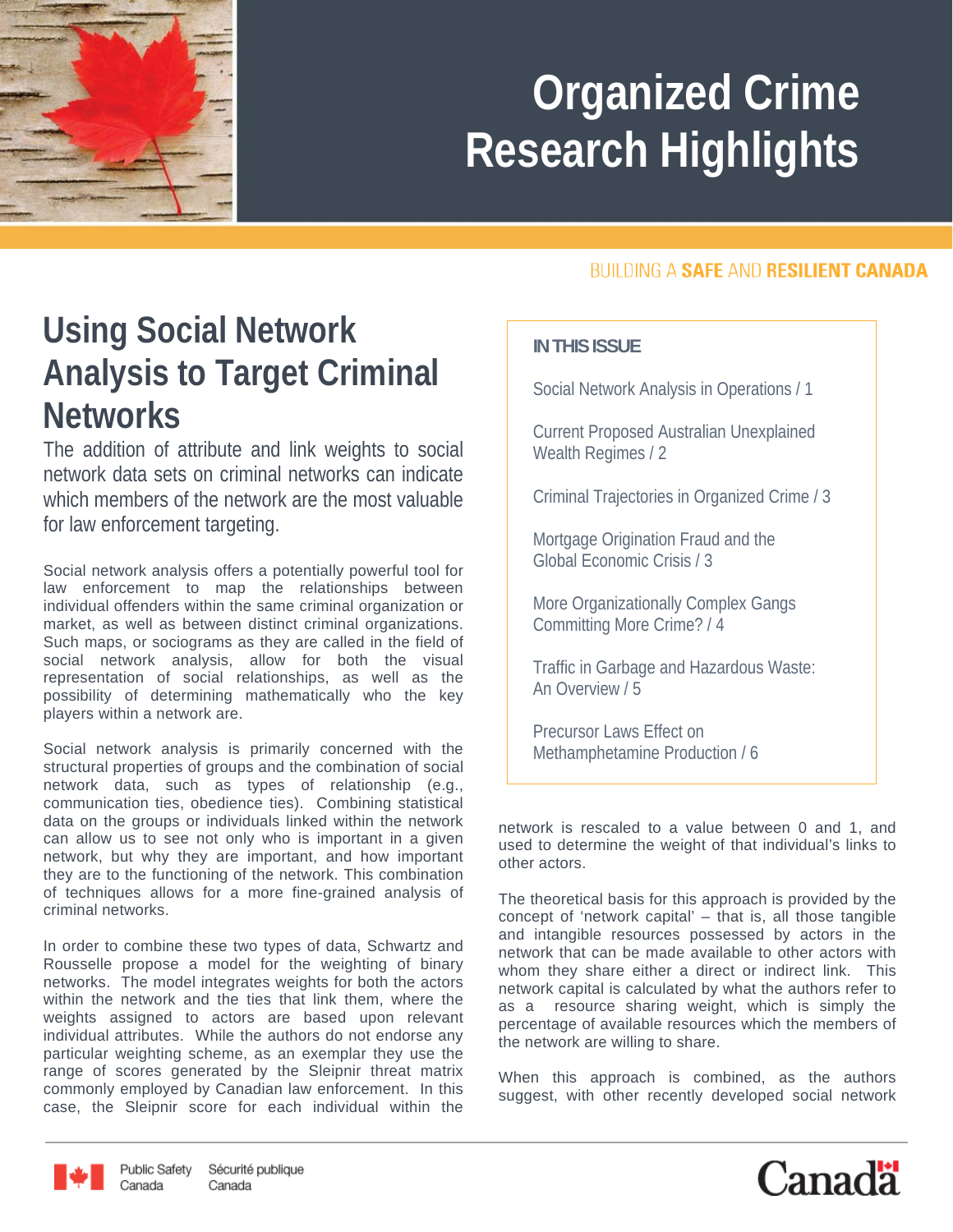measures that allow the analyst to determine the key players in the network (e.g., Borgatti's degree fragmentation and degree reach measures), the result is a tool that can be used to find the optimal actors for targeting within a criminal network, which is often necessary to assist in directing law enforcement efforts where they will have the greatest affect. Unlike simple fragmentation measures, however, a weighted approach allows for the specific individual-level factors of network members to be taken into account.

One potential weakness of the model, as noted by the authors, is the calculation of resource sharing weights. Due to a lack of previous research in this area, the authors propose combining an iterative approach to the determination of these weights with a reliance on the expert opinion of intelligence analysts and investigators. While such an approach is no doubt useful in the absence of more rigorous methods and data, the authors' call for greater research in this area, specifically in the volume of reciprocity and resource sharing within criminal networks, could contribute greatly to the accuracy and reliability of the model.

Schwartz, Daniel and Tony Rousselle. (2009) "Using social network analysis to target criminal networks." *Trends in Organized Crime*, vol. 12 no. 2, 188-207.

#### **Unexplained Wealth Laws in Australia**

The potential ability of unexplained wealth laws to disrupt organized crime must be balanced against the rights of the individual and the broader community.

Recently, some Australian jurisdictions have created civil remedies for addressing unexplained wealth issues. Unexplained wealth laws place the onus of proof on the individual whose wealth is in dispute to demonstrate, on a balance of probabilities, that the wealth in question was acquired through legal means. These laws are aimed at persons who apparently live beyond their legitimate means of support.

Western Australia, the Northern Territory, and Queensland have all adopted unexplained wealth provisions. South Australia and the Commonwealth have drafted legislation expected to come into force, and New South Wales has also indicated its intention to introduce unexplained wealth laws. It is estimated that more than \$40 million in alleged criminal assets has been seized in the Northern Territory and Western

Australia under unexplained wealth provisions since 2003.

The means by which law enforcement officials and prosecutors can obtain information about criminal assets varies slightly from jurisdiction to jurisdiction. In Western Australia and the Northern Territory, the Director of Public Prosecutions (DPP) can: apply to the courts for an order allowing them to conduct an examination of a suspect individual, which can require a person to provide the court with information and/or documents; obtain documents relating to assets or property by applying for a production order; and apply to the court for orders requiring a financial institution to monitor or suspend a person's account and provide that information to the police or DPP. In addition, the DPP or the police may require a financial institution to provide information about the transaction and/or assets of a particular person. Finally, the police can detain a person if they reasonably suspect that the person possesses property liable for forfeiture or documents that would identify or determine the value of a person's unexplained wealth.

The author posits that confiscation of criminal proceeds under unexplained wealth provisions are not always effective in dealing with persons who remain at arm's length from the commission of offences, particularly when used in isolation. Arguments in favour of unexplained wealth laws include: that they deter those who contemplate criminal activity by reducing the possibility of gaining or keeping a profit from that activity; that they prevent crime by diminishing the capacity of offenders to finance any future criminal activity that they might engage in; and that they remedy the unjust enrichment of criminals who profit at society's expense. Unexplained wealth laws target the benefits accumulated by the individuals of greatest concern to enforcement.

*On the other hand, unexplained wealth provisions can be considered highly intrusive.* 

Such laws can be viewed as being in conflict with civil rights and liberties, including the presumption of innocence and rights to privacy. These laws raise the risk of confiscating assets from innocent people, and persons who refuse to cooperate may face losing lawfully obtained property. Unexplained wealth laws carry with them the potential to do both great good and great harm.

Bartels, Lorana. (July 2010) "Unexplained wealth laws in Australia." Trends & issues in crime and criminal justice, no. 395, 1-6.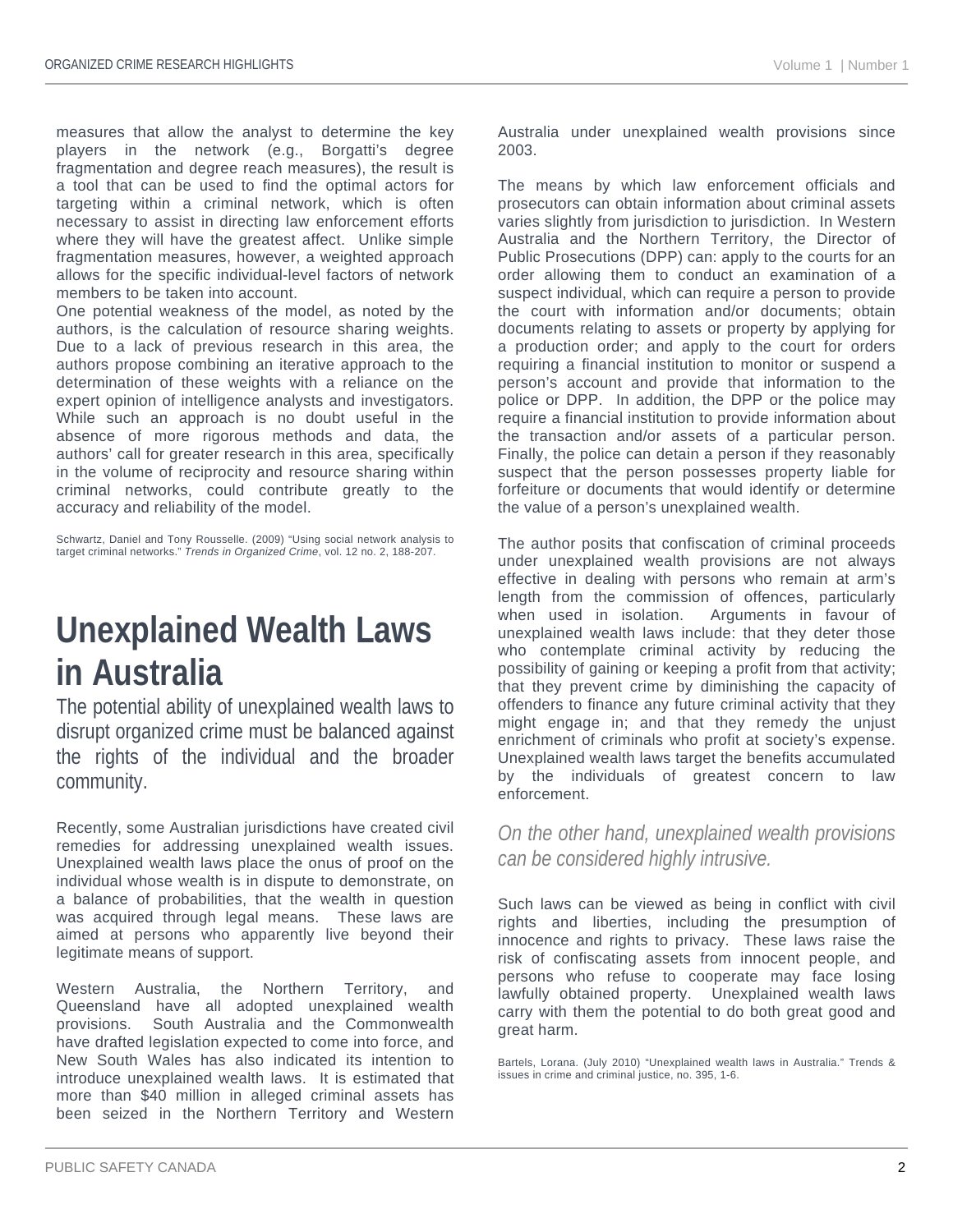## **Criminal Trajectories in Organized Crime**

Organized crime offenders generally start their criminal careers later in life than other offenders.

The concept of adult-onset offending has been largely neglected in research on criminal trajectories. There is an assumption within life-course criminology that adult offending requires childhood anti-social behaviour, thus many studies have focussed only on the relatively short time-span from childhood to early adulthood.

*The findings of these studies tend to reinforce the assumption that there is a lack of evidence for adult-onset offending.* 

However, research on white-collar offenders suggests that these offenders differ significantly from the typical street offender and, as such, do not appear to fit into the typical explanations offered within life-course criminology.

This study expands upon the observation that whitecollar offenders differ in age profile from typical offenders by examining what, if any, relationship existed between trajectories in organized crime and the types of criminal activities in which people engage. Taking data from the Dutch Organized Crime Monitor, 854 offenders were identified each of whom had a criterion case in organized crime and a complete criminal history accessible through judicial records.

The sample was analyzed using four different offender roles and three main areas of criminal activity. The offender roles were identified as leaders who fulfill an executive role, coordinators tasked with planning and management, lower-level suspects who perform concrete acts, and others (such as facilitators who are responsible for particular logistical or technical processes). The three different types of criminal activities that were identified were drug trafficking, organized fraud and other criminal activities (e.g., smuggling illegal immigrants, human trafficking, trafficking in other illegal goods, fraud).

The results of the study indicate the average offender was 38 years of age, with 68% of offenders found to be between 30 and 50 year old. Amongst the offenders, over half were lower-level suspects. The majority (67%) of the organized crime offenders in the sample were involved in drug trafficking activities.

Four trajectory groups were identified: early starters, persisters, adult-onset offenders and first offenders. While no clear relationship was found between prior offending and offender roles, the adult-onset offender group constituted the largest trajectory representing 40% of the sample. This finding stands in stark contrast to the classic age-crime curve of youthful on-set offending. This finding suggests that organized crime offenders clearly differ in their criminal trajectories. Older individuals may be better equipped to engage in organized crime due to their well-established social networks, acquired ability in dealing with logistical complexities, and better connection to profit generating criminal opportunities and transnational contacts.

While little research exists on adult-onset offending, this type of trajectory must not be considered a rare phenomenon and future research in the area could be particularly useful in designing prevention and intervention strategies for organized crime, while also assisting in the intelligence analysis involved with suppression efforts.

M. Vere van Koppen, Christianne J. de Poot, Edward R. Kleemans and Paul Nieuwbeerta. (2010). "Criminal trajectories in organized crime." British Journal of Criminology, vol. 50, no. 1, 102-123.

### **Mortgage Origination Fraud and the Global Economic Crisis**

Mortgage fraud was a main catalyzing factor in the recent global economic crisis. Observations are offered on the commission of this white-collar crime and how to prevent it in the future.

Foreclosures in the subprime mortgage lending market were a major factor in precipitating the American banking credit and liquidity crisis, which triggered the current global economic crisis. In turn, the failure of the subprime mortgages was the result of endemic frauds perpetrated in the subprime mortgage market, which was concentrated amongst 15 lenders in California.

Through interviews with industry insiders and borrowers this study documents a culture of business and opportunity structures in the industry that support the commission of widespread frauds. In parts of the mortgage industry, up to 70% of all loans that defaulted included fraudulent misrepresentations on their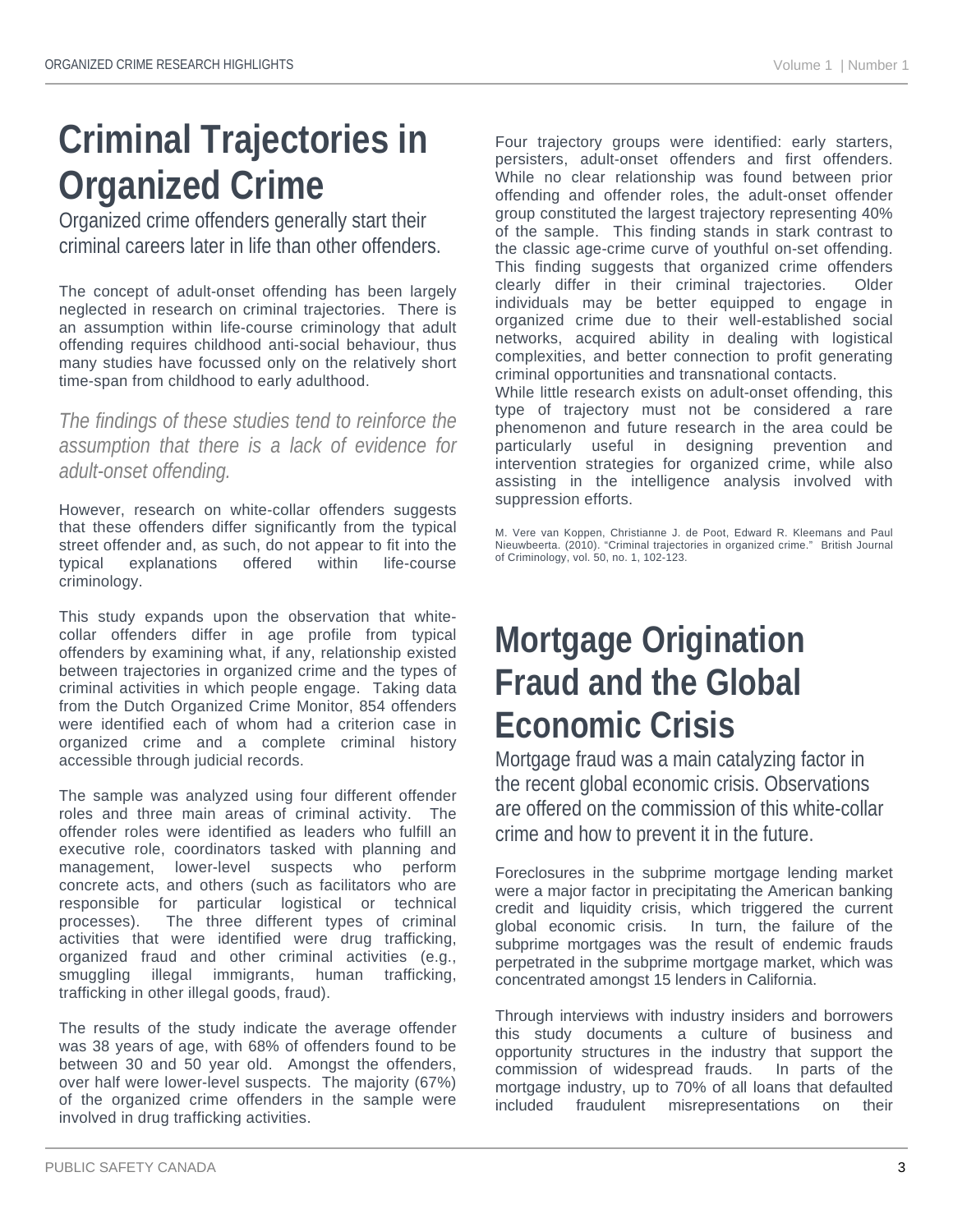applications and between 1997 and 2005 fraudulent filings increased by 1,411%.

In the 1990s, there was a growth of the unregulated broker market and an extraordinary increase in realestate values. The unregulated market also developed alternative loan products, such as no-documentation products, called "liar loans," which provided ample opportunity for fraud. The consistent increase in the real estate market essentially hid fraudulent practises and delayed the victimization of many borrowers until the dip in the California real-estate market of 2007 started a cascade of foreclosures.

Alongside the borrower, there are five key players involved with loan origination and funding: 1) broker; 2) lender; 3) appraiser; 4) escrow agents; and 5) title agents. All industry players involved in originating the loan are dependant upon each other for profitability; more loans of higher value means more profit for individual industry players.

*In particular, those key industry players willing to "bend the rules" are often rewarded with business success* 

While "bending the rules" can also meet the borrower's objective of obtaining a loan, but can also lead to fiscal victimization through borrowers holding unaffordable mortgages under unfair terms.

A characteristic of much white-collar crime is the thin line between the commission of crimes (e.g., mortgage fraud) and risky or unethical practices (e.g., predatory lending). The study documents the neutralization techniques that allow individuals to rationalize their deviant acts while retaining a positive self-image and shows how they have become embedded in a business ethos that perceives "many acts of mortgage origination fraud as inseparable from conventional lending practises that are necessary in any "successful" legitimate subprime business" (p.601). This workplace culture of crime sees lenders (account managers and underwriters) coaching brokers directly on how to structure documentation for loans to get easy approval, while brokers compete for status within their firms at being the most skilled and "creative" at getting loans funded using whatever methods necessary.

The organized nature of the crime of fraudulent misrepresentations on loan applications was clear, since most frauds entailed the direct cooperation between a broker and another industry player, as well as the collusion of the individual borrowers and many managers in financial services companies.

The authors suggest preventative actions to address mortgage origination fraud, but do not offer intervention, suppression or deterrence strategies. Major reforms of financial policies and lending practices within the subprime mortgage industry are critical, including training to recognize and dissuade the potential for insider fraud, the tightening of loan qualification requirements, increasing government oversight and regulation, and raising the standards of underwriting.

Nguyen, Tomson and Henry Pontell. (2010) "Mortgage origination fraud and the global economic crisis: A criminological analysis." Criminology & Public Policy, vol. 9, no. 3, 591-612.

### **Gangs, Guns, and Delinquency: Does Organization Matter?**

Even at low levels of organization, more group organization – and not necessarily gang membership – is associated with a higher likelihood of offending among individual group members.

Research has consistently demonstrated that gang members are often involved in more deliquent behaviour than their non-gang affiliated counterparts. What is it about gang membership that contributes to an individual's level of participation in criminal activity? This article demonstrates that the organizational complexity of a youth gang or deliquent group can impact on the level of involvement in criminal activity of its members.

To address the research question, a survey was administered to secondary school students in two municipalities in Quebec. Of the 1,166 students who responded, 523 reported that they had been involved in at least one type of deliquent behaviour<sup>1</sup> in the last year and as such were included in the analysis. The results of gang members, deliquent group members, and nongroup members are compared.

Typical measures of organization focus on role differentiation, leadership, meetings, and the enforcement of rules and norms. For the purposes of this research, organization was categorized as a degree measured on an ordinal scale ranging from zero to seven. The organizational scale was constructed using positive responses to the presence of a group name,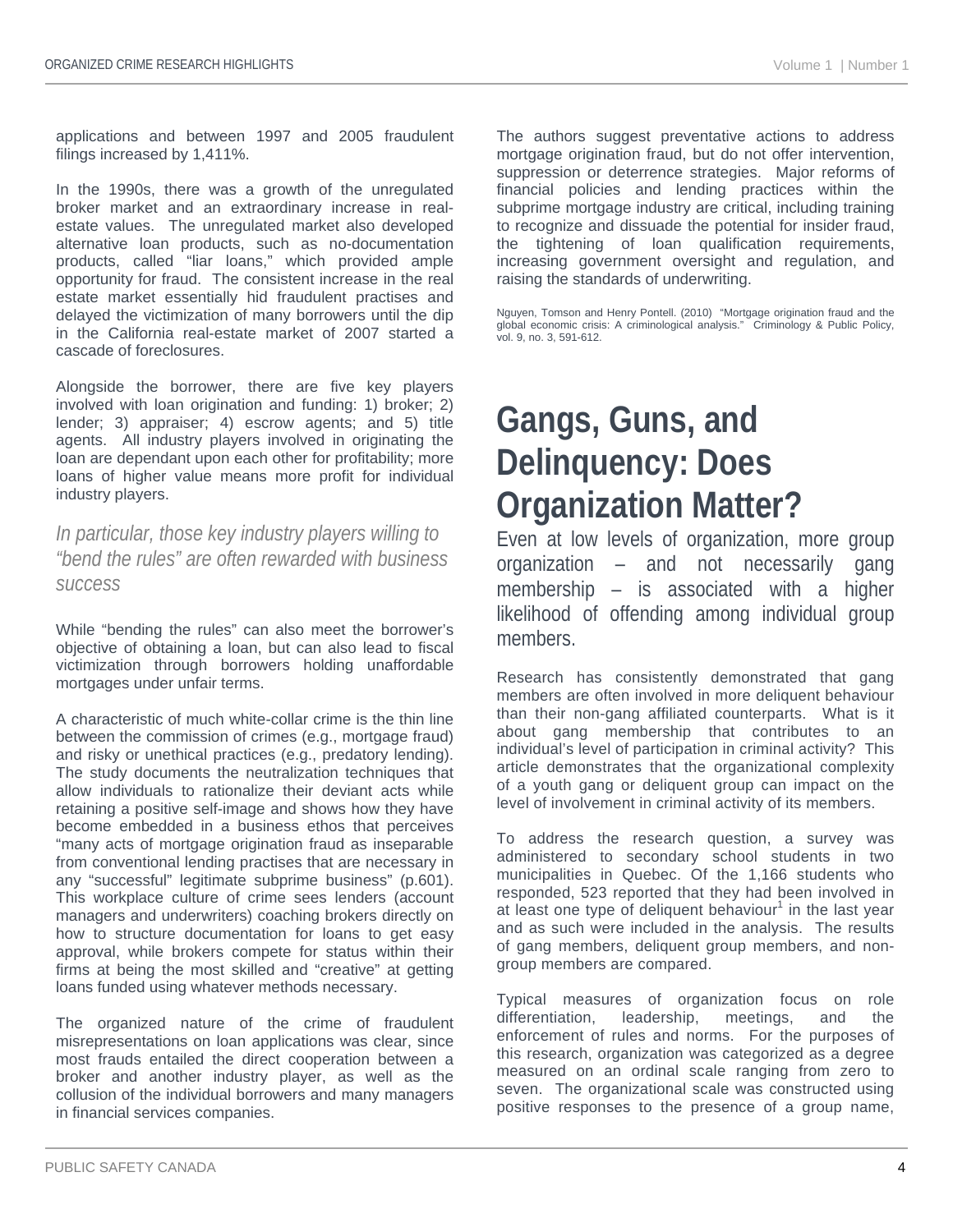group leader, hierarchy, meeting location, distinctive signs or codes, rules, initiation, specific territory, and defence of honour/reputation. Higher scores on the scale were considered to represent higher levels of organization in the group.

#### *Delinquent group and gang members were similar with respect to age, sex, and socio-economic status.*

When non-group members were compared to gang members, it was found that gang members were more likely to be male, and to come from a low-income family. Organization and drug use were the strongest predictors of deliquent activity in this analysis, and belonging to a deliquent group or gang was a predictor of involvment in drug production or trafficking.

Previous research indicates that gangs are not the highly complex hierarchal organizations depicted in popular media. Nonetheless, an increase in offending was found from non-group to group members, and then to gang members. Similarly, the use of cannabis and hard drugs increased from non-group to group members, and then to gang members. Indeed, gang members reported higher levels of all deliquent activity compared to their less organized counterparts.

Yet, interestingly, even at low levels of organization, more group organization was associated with a higher likelihood of offending among individual group members. The authors suggest that there is still something unqiue about gang membership that influences deliqency beyond the effect of the sophistication of the group, but that it is less important than organization generally. Level of organization was the most important factor associated with general deliquency, violence, and involvement in the drug supply, independent of gang membership.

These data should be interpreted with some caution: they are based on a small sample specific to a particular neighbourhood in Quebec. In addition, the study did not measure whether an increase in organization in a particular gang lead to increases in crime and deliquency within that gang, due to the cross-sectional nature of the data.

### **The Traffic in Garbage and Hazardous Wastes: An Overview**

The traffic in garbage and hazardous wastes in large, illicit transnational business that involves a wide array of criminals, including private entities, corrupt public officials, and organized crime groups

Over the last three decades, the proliferation of environmental regulations, coupled with rapidly increasing costs of legal disposal, have given rise to a thriving, international underground economy in the management of garbage and hazardous wastes, producing about \$10-12 billion dollars annually, \$1-2 billion of which goes to criminal organizations (e.g., Italian, Russian, and Yakuza groups). This illicit industry almost parallels the scale and profitability of the global drug trade, and its success is facilitated by a variety of legitimate sector actors such as corrupt waste producers, transport companies, storage firms, and public officials.

The most common form of mass illicit waste disposal for many developed countries is illegal export to the developing world (e.g., African, Carribean, and Pacific nations), which governments are paid a fee far lower than that for legal disposal, and which environments must bear the attendant damage. Such exports are facilitated by the ease with which hazardous materials are concealed, a prime example of which was the sale to Bangladesh in 1992 of a shipment of fertilizer that had been co-mingled with copper smelter dust by corrupt U.S. firms and individuals.

Organized crime groups are heavily involved in illicit hazardous waste disposal, particularly in the USA, Italy, and China. In the USA, this is typically accomplished by seizing control of existing labour unions in the sanitation sector, or opening private firms specializing in illegal disposal (e.g., mixing toxic chemicals with household garbage, combining waste with oil for sale as fuel, or simply pumping toxins out onto city streets and sewers). Striking figures have been released for Italy – in 1997, Italian authorities stated that 2000 illegal dump sites held 11 million metric tons of industrial and toxic waste. Moreover, a 2007 investigation by China's State Environmental Protection Agency revealed a yearly import of approximately 1.9 million tons of garbage from

Bouchard, M. and Spindler, A. (2010) "Groups, gangs, and delinquency: Does organization matter?" Journal of Criminal Justice, no. 38, 911-933. <sup>1</sup> Delinquent activities included mischief, theft, fraud, assault, sex related offences, illegal gun use or possession, cannabis cultivation, cannabis dealing, hard drug dealing, or other delinquent behaviours.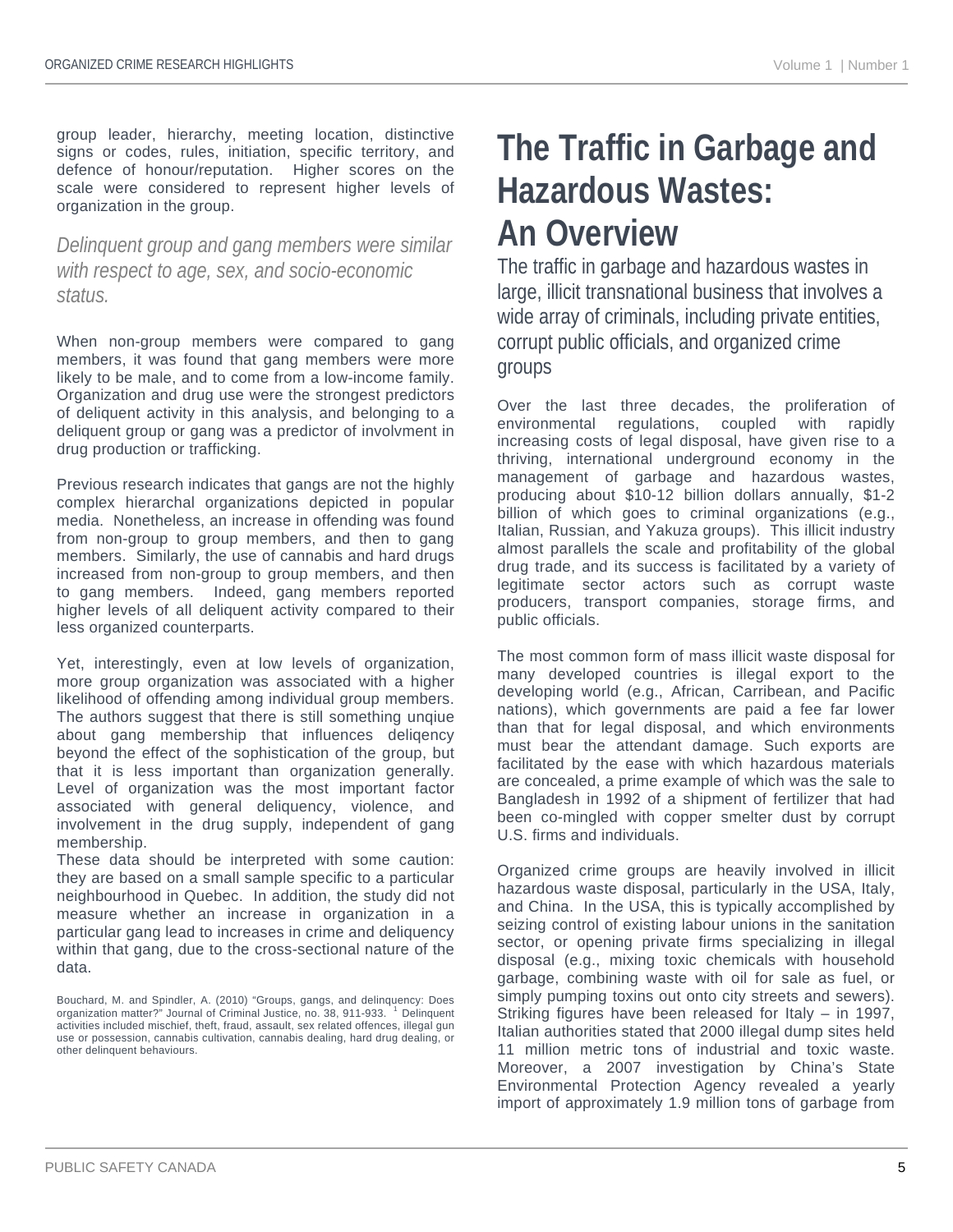#### the UK.

Smuggling radioactive waste and hazardous materials also poses significant social and environmental threats. For example, 1,340 trafficking incidents were documented by the International Atomic Energy Agency between 1993 and 2007. In the former Soviet Republics, a wide variety of organized crime groups (e.g., Russian "mafiyas", Italian, Serbian, and South African groups), as well as former KGB agents and Red Army soldiers, have used Germany as a conduit to transport nuclear materials to clients in Libya, Iraq, Algeria, and Pakistan. However, Russian customs officials believe that much of the illegally diverted nuclear material flows through purportedly legal channels, such as nuclear enterprises and import-export firms.

Substantial environmental damage is also caused by illicit crop cultivation and its by-products. For example, it is estimated that the Amazon and Orinoco rivers receive an annual 20 million liters of toxic chemicals used for cocaine production (e.g., ethyl, ether, acetone, and ammonia), and that 11 million hectares of tropical forests are cleared each year for growing coca bush, mainly in South American and Southeast Asia. Outdoor marijuana production in the U.S.A. results in the poisoning of national forests and parks with pesticides and herbicides.

#### Clandestine drug labs also produce toxic waste and carry with them a high risk of explosion.

Liddick maintains that key enforcement and regulatory measures (e.g., the Basel convention in 1992) have been largely unsuccessful in combating the global illicit waste trade, primarily because they do very little to reduce the enormous demand. Alternative measures range from simple, micro-level behaviour modification techniques (e.g., heavier taxes on consumers for plastic grocery bags combined with enhanced profits for "ecobag" manufacturers) to major technological advances that take potential business away from illegal entrepreneurs (e.g., recycling of PVC materials by the VEKA and Solvay companies), thereby helping to mitigate the problem.

Liddick, D. (2010). The traffic in garbage and hazardous wastes: An overview. Trends in Organized Crime, 13(2-3), 134-146.

### **Perceived Effects of Precursor Laws on Domestic Methamphetamine Production**

Precursor laws result in less local methamphetamine production, but have no effect on the amount of methamphetamine consumed domestically.

The most common business opportunity for organized crime is participation in illicit drug markets. In the 1970's methamphetamine ("meth") was recognized as a detrimental drug of abuse and was criminalized. In the 1990s, starting in Western North America, the popularity of meth consumption amongst several populations of illicit drug using populations increased, while organized criminals developed a number of novel methods of producing and distributing meth locally. A number of the meth production methods create highly toxic and hazardous waste, which can negatively impact community and environmental health, as well as threaten the health and safety of first responders (e.g., police and fire).

In response, in over 90% of American states, the sale and possession of chemicals used to produce meth ("precursors") were restricted by legislation and regulation. These laws are intended to be a means of curtailing the domestic manufacture of meth, thereby restricting supply and, eventually, reducing consumption. Similar precursor laws have been implemented in Canada.

In this study, Attorney Generals' Offices in all 50 U.S. states were surveyed on perceptions regarding the effect of precursor laws. This data was compared with data provided by the Drug Enforcement Administration on Methamphetamine Clandestine Laboratory seizures between 1999 and 2007.

The implementation of precursor laws has clearly resulted in a reduction in the number of domestic labs that produce meth. Approximately 80% of respondents felt that precursor laws had a positive effect on reducing meth production. The empirical data support this assertion, as clandestine lab incidents increased from 1999 to a high in 2003, but reduced to below 1999 levels by 2007, as precursor laws came into force. The report implies that remaining lab cases were of a smaller volume on average than previously, as volume production methods became